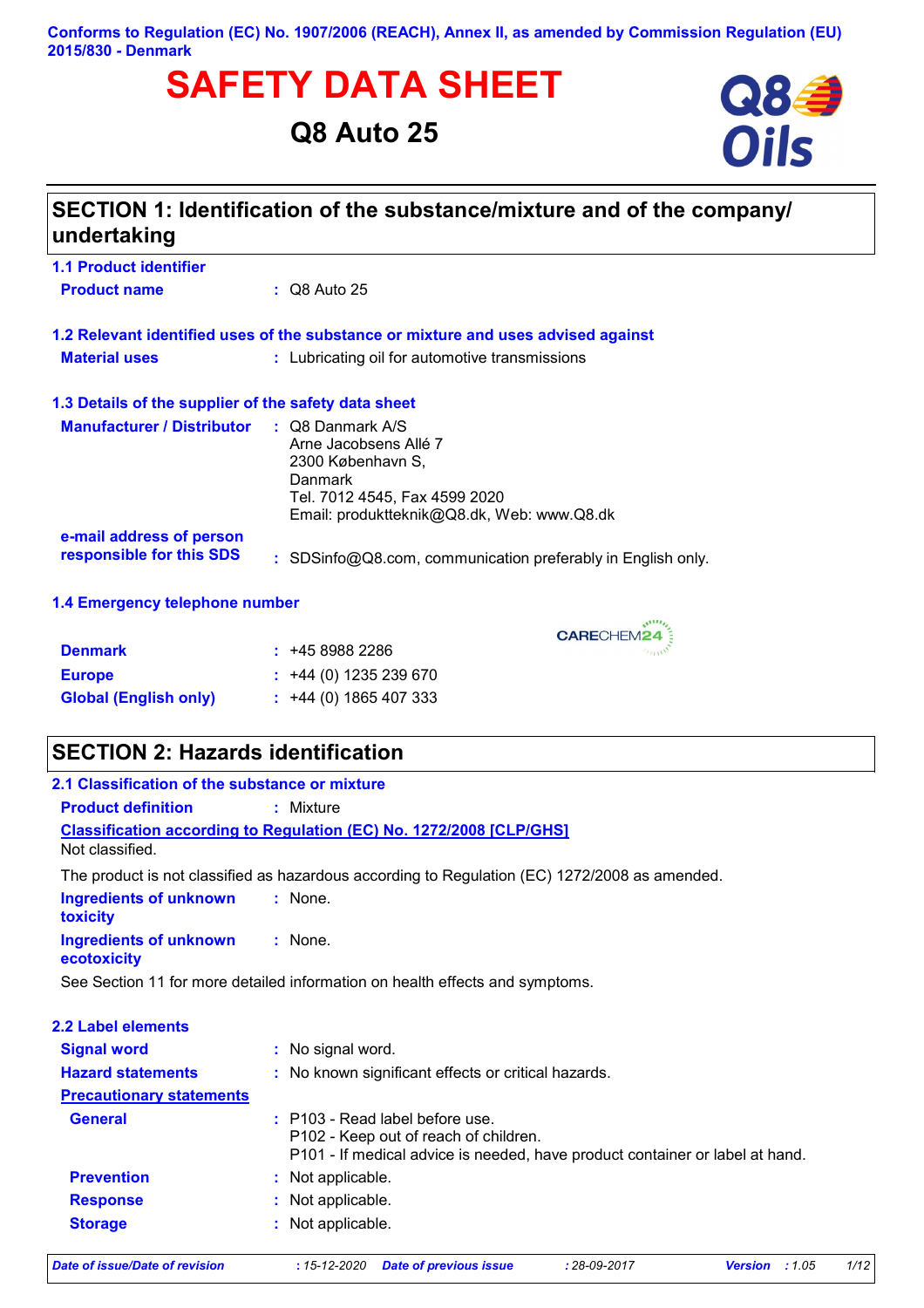## **SECTION 2: Hazards identification**

| <b>Disposal</b>                                                                                                                                                 | : Not applicable.                                                                          |
|-----------------------------------------------------------------------------------------------------------------------------------------------------------------|--------------------------------------------------------------------------------------------|
| <b>Supplemental label</b><br>elements                                                                                                                           | : Safety data sheet available on request.                                                  |
| <b>Annex XVII - Restrictions</b><br>on the manufacture,<br>placing on the market and<br>use of certain dangerous<br>substances, mixtures and<br><b>articles</b> | : Not applicable.                                                                          |
| <b>Special packaging requirements</b>                                                                                                                           |                                                                                            |
| <b>Containers to be fitted</b><br>with child-resistant<br>fastenings                                                                                            | : Not applicable.                                                                          |
| <b>Tactile warning of danger : Not applicable.</b>                                                                                                              |                                                                                            |
| <b>2.3 Other hazards</b>                                                                                                                                        |                                                                                            |
| <b>Product meets the criteria</b><br>for PBT or vPvB according<br>to Regulation (EC) No.<br><b>1907/2006, Annex XIII</b>                                        | : This mixture does not contain any substances that are assessed to be a PBT or a<br>vPvB. |
| Other hazards which do<br>not result in classification                                                                                                          | : Prolonged or repeated contact may dry skin and cause irritation.                         |

## **SECTION 3: Composition/information on ingredients**

| <b>3.2 Mixtures</b><br>Mixture                                                           |                                                                                         |               |                                                                                    |             |              |
|------------------------------------------------------------------------------------------|-----------------------------------------------------------------------------------------|---------------|------------------------------------------------------------------------------------|-------------|--------------|
| <b>Product/ingredient name</b>                                                           | <b>Identifiers</b>                                                                      | $\frac{9}{6}$ | <b>Regulation (EC) No.</b><br>1272/2008 [CLP]                                      | <b>Type</b> | <b>Notes</b> |
| $\mathcal{L}$ ubricating oils (petroleum),<br>C20-50, hydrotreated neutral oil-<br>based | REACH #:<br>01-2119474889-13<br>EC: 276-738-4<br>CAS: 72623-87-1<br>Index: 649-483-00-5 | l≥90          | Asp. Tox. 1, H304                                                                  | [1] [2]     | $H-L$        |
|                                                                                          |                                                                                         |               | See Section 16 for<br>the full text of the H $\,$<br>statements declared<br>above. |             |              |

The mineral oils in the product contain < 3% DMSO extract (IP 346).

There are no additional ingredients present which, within the current knowledge of the supplier and in the concentrations applicable, are classified as hazardous to health or the environment, are PBTs, vPvBs or Substances of equivalent concern, or have been assigned a workplace exposure limit and hence require reporting in this section.

Type

 $\mathbb{Z}$  Substance classified with a health or environmental hazard

[2] Substance with a workplace exposure limit

[3] Substance meets the criteria for PBT according to Regulation (EC) No. 1907/2006, Annex XIII

[4] Substance meets the criteria for vPvB according to Regulation (EC) No. 1907/2006, Annex XIII

[5] Substance of equivalent concern

[6] Additional disclosure due to company policy

Occupational exposure limits, if available, are listed in Section 8.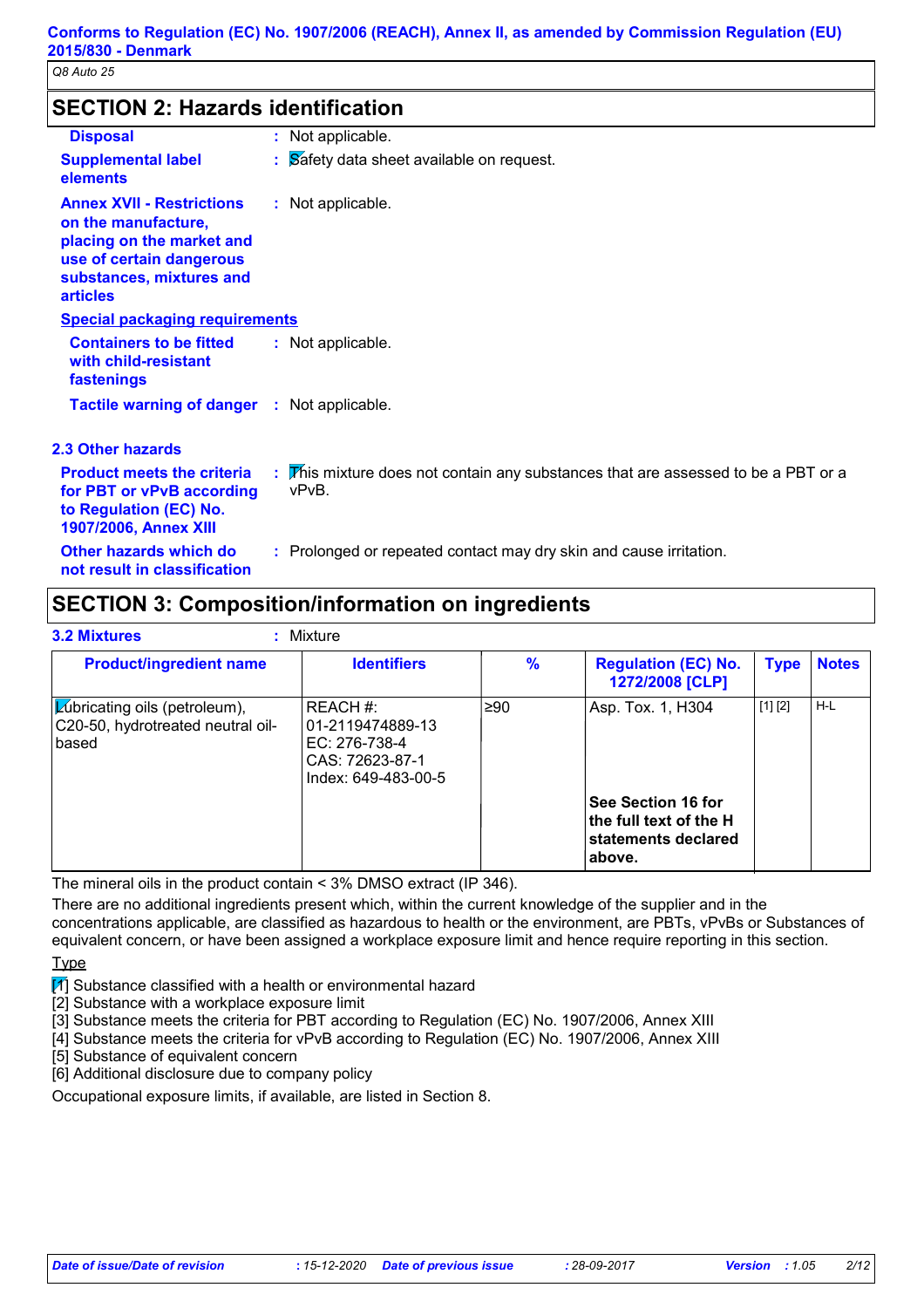## **SECTION 4: First aid measures**

| 4.1 Description of first aid measures |                                                                                                                                                                                                                                                                                                                                                           |
|---------------------------------------|-----------------------------------------------------------------------------------------------------------------------------------------------------------------------------------------------------------------------------------------------------------------------------------------------------------------------------------------------------------|
| <b>Eye contact</b>                    | : Mimediately flush eyes with plenty of water, occasionally lifting the upper and lower<br>eyelids. Check for and remove any contact lenses. Get medical attention.                                                                                                                                                                                       |
| <b>Inhalation</b>                     | : Remove victim to fresh air and keep at rest in a position comfortable for breathing.<br>Get medical attention if symptoms occur.                                                                                                                                                                                                                        |
| <b>Skin contact</b>                   | : Wash skin thoroughly with soap and water or use recognized skin cleanser.<br>Remove contaminated clothing and shoes. Get medical attention if symptoms occur.                                                                                                                                                                                           |
| <b>Ingestion</b>                      | : Wash out mouth with water. Remove victim to fresh air and keep at rest in a<br>position comfortable for breathing. If material has been swallowed and the exposed<br>person is conscious, give small quantities of water to drink. Do not induce vomiting<br>unless directed to do so by medical personnel. Get medical attention if symptoms<br>occur. |
| <b>Protection of first-aiders</b>     | : No action shall be taken involving any personal risk or without suitable training.                                                                                                                                                                                                                                                                      |

#### **4.2 Most important symptoms and effects, both acute and delayed**

#### **Over-exposure signs/symptoms**

| Eye contact         | : No specific data.                                                                |
|---------------------|------------------------------------------------------------------------------------|
| <b>Inhalation</b>   | : No specific data.                                                                |
| <b>Skin contact</b> | : Adverse symptoms may include the following:<br>irritation<br>dryness<br>cracking |
| <b>Ingestion</b>    | : No specific data.                                                                |

#### **4.3 Indication of any immediate medical attention and special treatment needed**

| <b>Notes to physician</b>  | : Treat symptomatically. Contact poison treatment specialist immediately if large |
|----------------------------|-----------------------------------------------------------------------------------|
|                            | quantities have been ingested or inhaled.                                         |
| <b>Specific treatments</b> | : No specific treatment.                                                          |

## **SECTION 5: Firefighting measures**

| <b>5.1 Extinguishing media</b>                           |                                                                                                                                                                                                                                                                                                                                                                       |
|----------------------------------------------------------|-----------------------------------------------------------------------------------------------------------------------------------------------------------------------------------------------------------------------------------------------------------------------------------------------------------------------------------------------------------------------|
| <b>Suitable extinguishing</b><br>media                   | : Use dry chemical, $CO2$ , alcohol-resistant foam or water spray (fog).                                                                                                                                                                                                                                                                                              |
| <b>Unsuitable extinguishing</b><br>media                 | : Do not use water jet.                                                                                                                                                                                                                                                                                                                                               |
|                                                          | 5.2 Special hazards arising from the substance or mixture                                                                                                                                                                                                                                                                                                             |
| <b>Hazards from the</b><br>substance or mixture          | : In a fire or if heated, a pressure increase will occur and the container may burst.                                                                                                                                                                                                                                                                                 |
| <b>Hazardous combustion</b><br>products                  | : No specific data.                                                                                                                                                                                                                                                                                                                                                   |
| <b>5.3 Advice for firefighters</b>                       |                                                                                                                                                                                                                                                                                                                                                                       |
| <b>Special protective actions</b><br>for fire-fighters   | : Promptly isolate the scene by removing all persons from the vicinity of the incident if<br>there is a fire. No action shall be taken involving any personal risk or without<br>suitable training.                                                                                                                                                                   |
| <b>Special protective</b><br>equipment for fire-fighters | : Fire-fighters should wear appropriate protective equipment and self-contained<br>breathing apparatus (SCBA) with a full face-piece operated in positive pressure<br>mode. Clothing for fire-fighters (including helmets, protective boots and gloves)<br>conforming to European standard EN 469 will provide a basic level of protection for<br>chemical incidents. |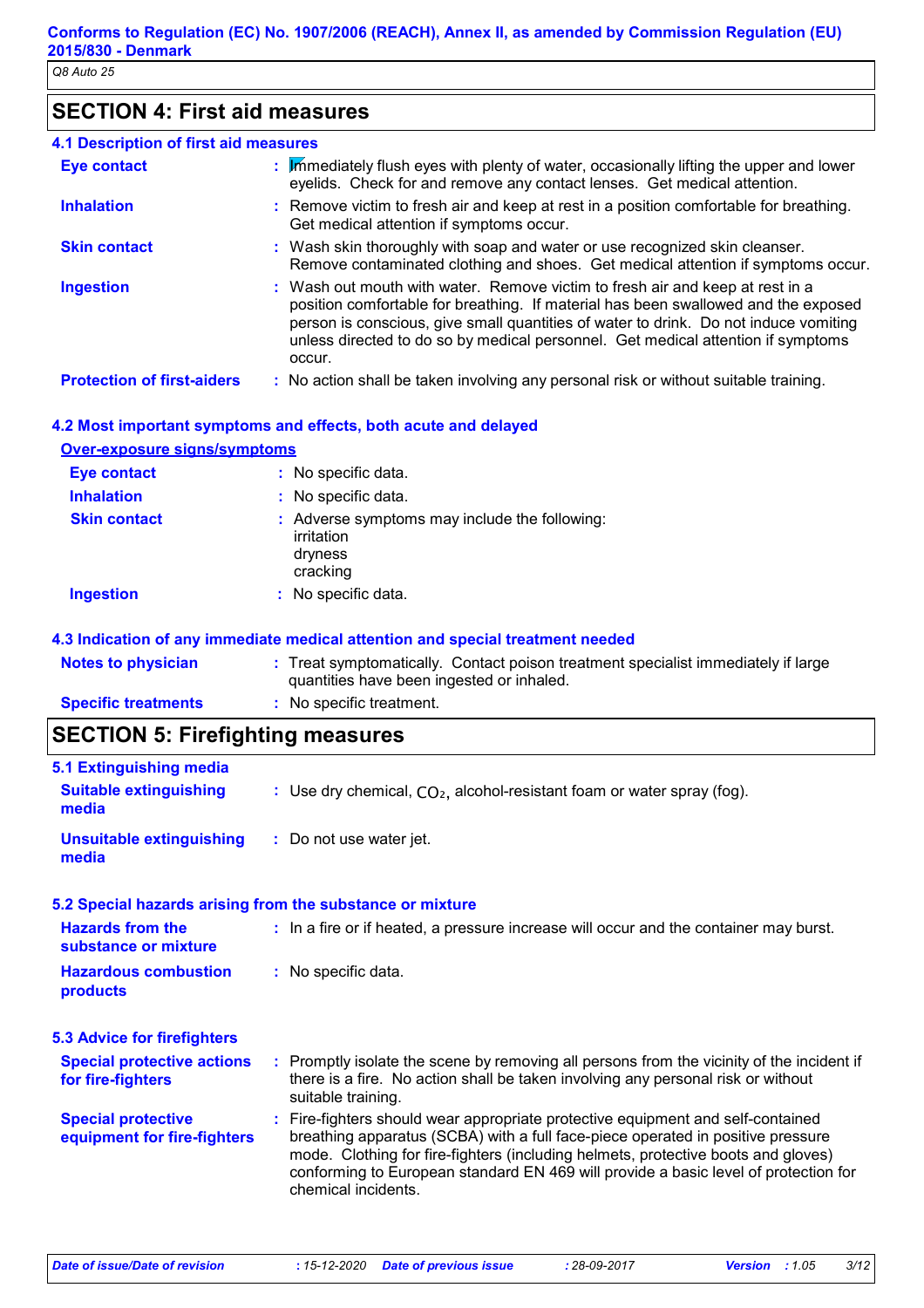## **SECTION 6: Accidental release measures**

|                                                  | 6.1 Personal precautions, protective equipment and emergency procedures                                                                                                                                                                                                                                                                                                                                                                                                        |
|--------------------------------------------------|--------------------------------------------------------------------------------------------------------------------------------------------------------------------------------------------------------------------------------------------------------------------------------------------------------------------------------------------------------------------------------------------------------------------------------------------------------------------------------|
| For non-emergency<br>personnel                   | : No action shall be taken involving any personal risk or without suitable training.<br>Evacuate surrounding areas. Keep unnecessary and unprotected personnel from<br>entering. Do not touch or walk through spilled material. Put on appropriate<br>personal protective equipment.                                                                                                                                                                                           |
| For emergency responders                         | If specialized clothing is required to deal with the spillage, take note of any<br>information in Section 8 on suitable and unsuitable materials. See also the<br>information in "For non-emergency personnel".                                                                                                                                                                                                                                                                |
| <b>6.2 Environmental</b><br>precautions          | : Avoid dispersal of spilled material and runoff and contact with soil, waterways,<br>drains and sewers. Inform the relevant authorities if the product has caused<br>environmental pollution (sewers, waterways, soil or air).                                                                                                                                                                                                                                                |
|                                                  | 6.3 Methods and materials for containment and cleaning up                                                                                                                                                                                                                                                                                                                                                                                                                      |
| <b>Small spill</b>                               | : Stop leak if without risk. Move containers from spill area. Dilute with water and mop<br>up if water-soluble. Alternatively, or if water-insoluble, absorb with an inert dry<br>material and place in an appropriate waste disposal container. Dispose of via a<br>licensed waste disposal contractor.                                                                                                                                                                       |
| <b>Large spill</b>                               | : Stop leak if without risk. Move containers from spill area. Prevent entry into sewers,<br>water courses, basements or confined areas. Wash spillages into an effluent<br>treatment plant or proceed as follows. Contain and collect spillage with non-<br>combustible, absorbent material e.g. sand, earth, vermiculite or diatomaceous earth<br>and place in container for disposal according to local regulations. Dispose of via a<br>licensed waste disposal contractor. |
| <b>6.4 Reference to other</b><br><b>sections</b> | : See Section 1 for emergency contact information.<br>See Section 8 for information on appropriate personal protective equipment.<br>See Section 13 for additional waste treatment information.                                                                                                                                                                                                                                                                                |

## **SECTION 7: Handling and storage**

The information in this section contains generic advice and guidance. The list of Identified Uses in Section 1 should be consulted for any available use-specific information provided in the Exposure Scenario(s).

#### **7.1 Precautions for safe handling**

| <b>Protective measures</b>                       | : Put on appropriate personal protective equipment (see Section 8).                                                                                                                                                                                                                                                                                           |
|--------------------------------------------------|---------------------------------------------------------------------------------------------------------------------------------------------------------------------------------------------------------------------------------------------------------------------------------------------------------------------------------------------------------------|
| <b>Advice on general</b><br>occupational hygiene | : Eating, drinking and smoking should be prohibited in areas where this material is<br>handled, stored and processed. Workers should wash hands and face before<br>eating, drinking and smoking. Remove contaminated clothing and protective<br>equipment before entering eating areas. See also Section 8 for additional<br>information on hygiene measures. |

#### **7.2 Conditions for safe storage, including any incompatibilities**

Store in accordance with local regulations. Store in original container protected from direct sunlight in a dry, cool and well-ventilated area, away from incompatible materials (see Section 10) and food and drink. Keep container tightly closed and sealed until ready for use. Containers that have been opened must be carefully resealed and kept upright to prevent leakage. Do not store in unlabeled containers. Use appropriate containment to avoid environmental contamination. See Section 10 for incompatible materials before handling or use.

| 7.3 Specific end use(s)    |                  |
|----------------------------|------------------|
| <b>Recommendations</b>     | : Not available. |
| Industrial sector specific | : Not available. |
| <b>solutions</b>           |                  |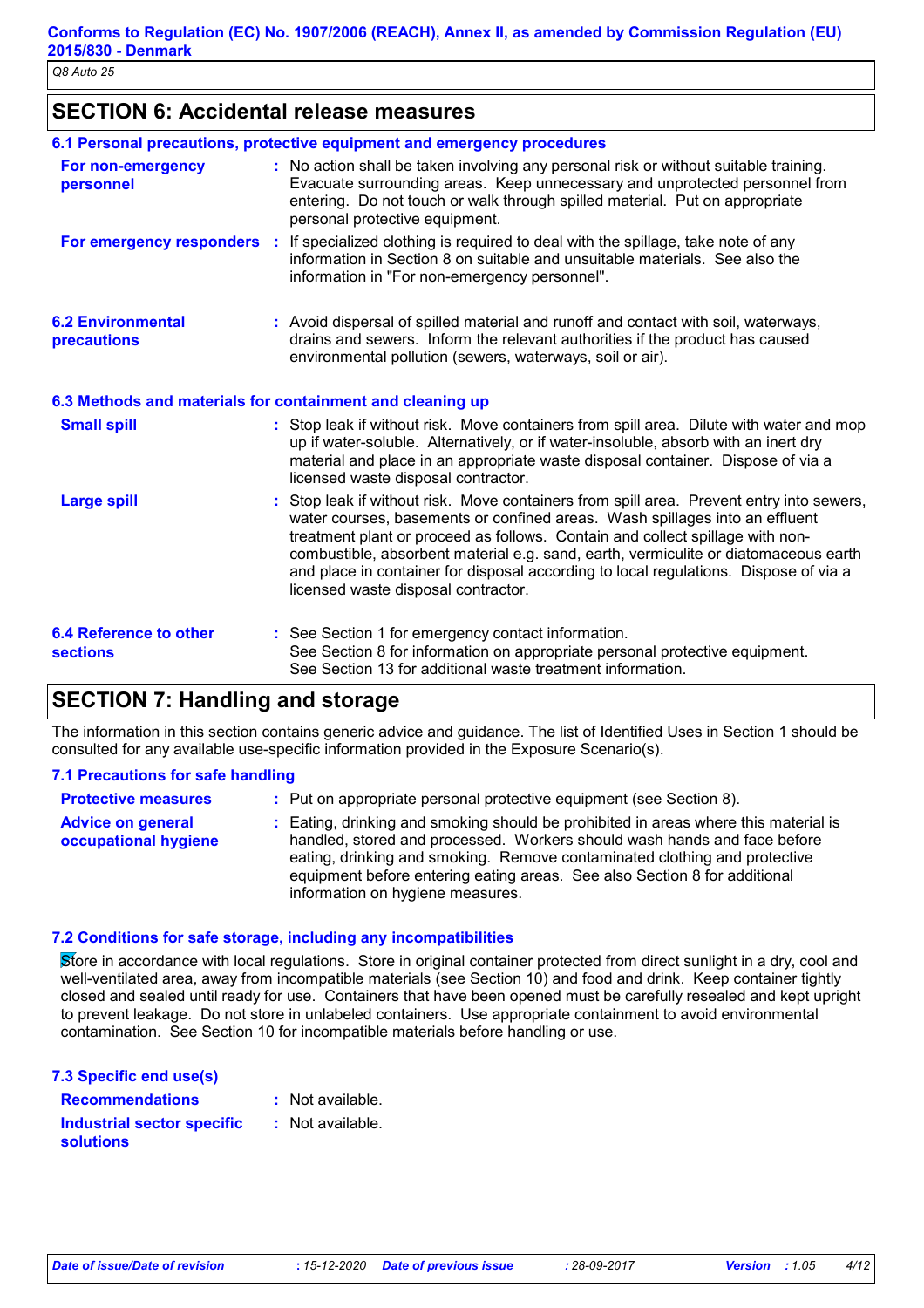## **SECTION 8: Exposure controls/personal protection**

The information in this section contains generic advice and guidance. Information is provided based on typical anticipated uses of the product. Additional measures might be required for bulk handling or other uses that could significantly increase worker exposure or environmental releases.

#### **8.1 Control parameters**

#### **Occupational exposure limits**

| Lubricating oils (petroleum), C20-50,<br>Working Environment Authority (Denmark, 5/2018).<br>hydrotreated neutral oil-based<br>TWA: 1 mg/m <sup>3</sup> 8 hours. Form: mist and particles<br>: If this product contains ingredients with exposure limits, personal, workplace<br><b>Recommended monitoring</b><br>atmosphere or biological monitoring may be required to determine the effectiveness<br>procedures<br>of the ventilation or other control measures and/or the necessity to use respiratory<br>protective equipment. Reference should be made to monitoring standards, such as<br>the following: European Standard EN 689 (Workplace atmospheres - Guidance for<br>the assessment of exposure by inhalation to chemical agents for comparison with<br>limit values and measurement strategy) European Standard EN 14042 (Workplace<br>atmospheres - Guide for the application and use of procedures for the assessment<br>of exposure to chemical and biological agents) European Standard EN 482<br>(Workplace atmospheres - General requirements for the performance of procedures<br>for the measurement of chemical agents) Reference to national guidance |  |
|-------------------------------------------------------------------------------------------------------------------------------------------------------------------------------------------------------------------------------------------------------------------------------------------------------------------------------------------------------------------------------------------------------------------------------------------------------------------------------------------------------------------------------------------------------------------------------------------------------------------------------------------------------------------------------------------------------------------------------------------------------------------------------------------------------------------------------------------------------------------------------------------------------------------------------------------------------------------------------------------------------------------------------------------------------------------------------------------------------------------------------------------------------------------------------|--|
|                                                                                                                                                                                                                                                                                                                                                                                                                                                                                                                                                                                                                                                                                                                                                                                                                                                                                                                                                                                                                                                                                                                                                                               |  |
| documents for methods for the determination of hazardous substances will also be<br>required.                                                                                                                                                                                                                                                                                                                                                                                                                                                                                                                                                                                                                                                                                                                                                                                                                                                                                                                                                                                                                                                                                 |  |
| <b>DNELS/DMELS</b>                                                                                                                                                                                                                                                                                                                                                                                                                                                                                                                                                                                                                                                                                                                                                                                                                                                                                                                                                                                                                                                                                                                                                            |  |
| No DNELs/DMELs available.                                                                                                                                                                                                                                                                                                                                                                                                                                                                                                                                                                                                                                                                                                                                                                                                                                                                                                                                                                                                                                                                                                                                                     |  |
| <b>PNECs</b>                                                                                                                                                                                                                                                                                                                                                                                                                                                                                                                                                                                                                                                                                                                                                                                                                                                                                                                                                                                                                                                                                                                                                                  |  |
| No PNECs available.                                                                                                                                                                                                                                                                                                                                                                                                                                                                                                                                                                                                                                                                                                                                                                                                                                                                                                                                                                                                                                                                                                                                                           |  |
| <b>8.2 Exposure controls</b>                                                                                                                                                                                                                                                                                                                                                                                                                                                                                                                                                                                                                                                                                                                                                                                                                                                                                                                                                                                                                                                                                                                                                  |  |
| : Good general ventilation should be sufficient to control worker exposure to airborne<br><b>Appropriate engineering</b><br>contaminants.<br><b>controls</b>                                                                                                                                                                                                                                                                                                                                                                                                                                                                                                                                                                                                                                                                                                                                                                                                                                                                                                                                                                                                                  |  |
| <b>Individual protection measures</b>                                                                                                                                                                                                                                                                                                                                                                                                                                                                                                                                                                                                                                                                                                                                                                                                                                                                                                                                                                                                                                                                                                                                         |  |
| : Wash hands, forearms and face thoroughly after handling chemical products,<br><b>Hygiene measures</b><br>before eating, smoking and using the lavatory and at the end of the working period.<br>Appropriate techniques should be used to remove potentially contaminated clothing.<br>Wash contaminated clothing before reusing. Ensure that eyewash stations and<br>safety showers are close to the workstation location.                                                                                                                                                                                                                                                                                                                                                                                                                                                                                                                                                                                                                                                                                                                                                  |  |
| <b>Eye/face protection</b><br>Safety eyewear complying with an approved standard should be used when a risk<br>assessment indicates this is necessary to avoid exposure to liquid splashes, mists,<br>gases or dusts. If contact is possible, the following protection should be worn,<br>unless the assessment indicates a higher degree of protection: safety glasses with<br>side-shields.                                                                                                                                                                                                                                                                                                                                                                                                                                                                                                                                                                                                                                                                                                                                                                                 |  |
| <b>Skin protection</b>                                                                                                                                                                                                                                                                                                                                                                                                                                                                                                                                                                                                                                                                                                                                                                                                                                                                                                                                                                                                                                                                                                                                                        |  |
| <b>Hand protection</b><br>: Chemical-resistant, impervious gloves complying with an approved standard should<br>be worn at all times when handling chemical products if a risk assessment indicates<br>this is necessary. Wear suitable gloves tested to EN374. Recommended: < 1<br>hour (breakthrough time): nitrile rubber 0.17 mm.                                                                                                                                                                                                                                                                                                                                                                                                                                                                                                                                                                                                                                                                                                                                                                                                                                         |  |
| <b>Body protection</b><br>: Personal protective equipment for the body should be selected based on the task<br>being performed and the risks involved and should be approved by a specialist<br>before handling this product.                                                                                                                                                                                                                                                                                                                                                                                                                                                                                                                                                                                                                                                                                                                                                                                                                                                                                                                                                 |  |
| <b>Other skin protection</b><br>: Appropriate footwear and any additional skin protection measures should be<br>selected based on the task being performed and the risks involved and should be<br>approved by a specialist before handling this product.                                                                                                                                                                                                                                                                                                                                                                                                                                                                                                                                                                                                                                                                                                                                                                                                                                                                                                                     |  |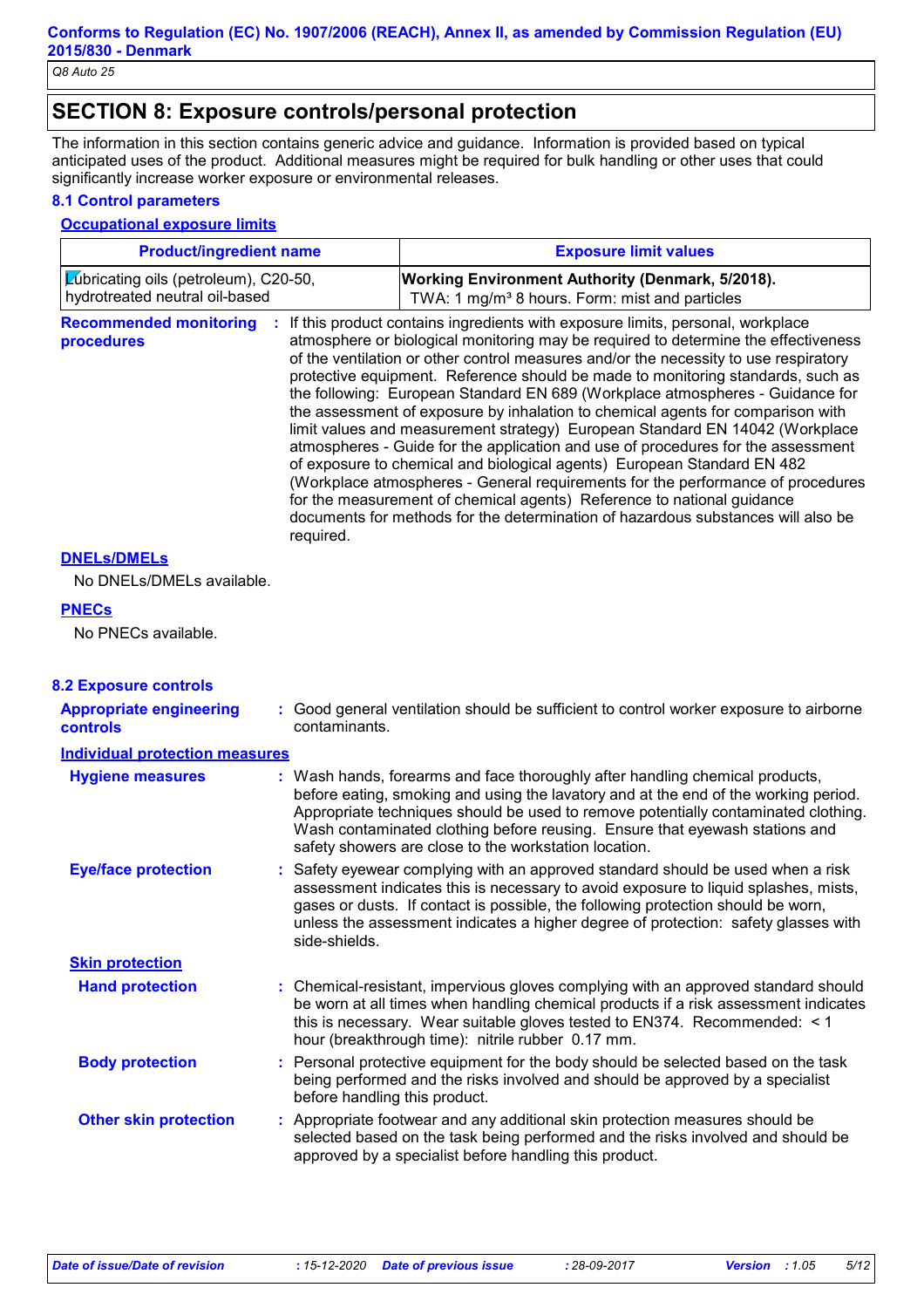## **SECTION 8: Exposure controls/personal protection**

| <b>Respiratory protection</b>                    | : Based on the hazard and potential for exposure, select a respirator that meets the<br>appropriate standard or certification. Respirators must be used according to a<br>respiratory protection program to ensure proper fitting, training, and other important<br>aspects of use. Recommended: Boiling point > 65 °C: A1; Boiling point < 65 °C:          |
|--------------------------------------------------|-------------------------------------------------------------------------------------------------------------------------------------------------------------------------------------------------------------------------------------------------------------------------------------------------------------------------------------------------------------|
| <b>Environmental exposure</b><br><b>controls</b> | AX1; Hot material: A1P2.<br>: Emissions from ventilation or work process equipment should be checked to<br>ensure they comply with the requirements of environmental protection legislation.<br>In some cases, fume scrubbers, filters or engineering modifications to the process<br>equipment will be necessary to reduce emissions to acceptable levels. |

## **SECTION 9: Physical and chemical properties**

| 9.1 Information on basic physical and chemical properties |    |                                                                 |
|-----------------------------------------------------------|----|-----------------------------------------------------------------|
| <b>Appearance</b>                                         |    |                                                                 |
| <b>Physical state</b>                                     |    | : Liquid. [Oily liquid.]                                        |
| <b>Appearance</b>                                         |    | Clear.                                                          |
| <b>Color</b>                                              |    | $:$ Red.                                                        |
| <b>Odor</b>                                               |    | Characteristic.                                                 |
| <b>Odor threshold</b>                                     |    | Not available.                                                  |
| pH                                                        |    | 7                                                               |
| <b>Melting point/freezing point</b>                       |    | $: <42^{\circ}$ C                                               |
| <b>Initial boiling point and</b><br>boiling range         |    | $: >300^{\circ}C$                                               |
| <b>Flash point</b>                                        |    | : Open cup: $200^{\circ}$ C [ASTM D92.]                         |
| <b>Evaporation rate</b>                                   |    | Not available.                                                  |
| <b>Flammability (solid, gas)</b>                          |    | Not applicable.                                                 |
| <b>Upper/lower flammability or</b><br>explosive limits    |    | : Not available.                                                |
| <b>Vapor pressure</b>                                     |    | : <0.01 kPa [room temperature]                                  |
| <b>Vapor density</b>                                      |    | Not available.                                                  |
| <b>Relative density</b>                                   |    | 0.84                                                            |
| <b>Solubility(ies)</b>                                    |    | Insoluble in the following materials: cold water and hot water. |
| <b>Partition coefficient: n-octanol/:</b><br>water        |    | Not available.                                                  |
| <b>Auto-ignition temperature</b>                          |    | $: >300^{\circ}C$                                               |
| <b>Decomposition temperature</b>                          |    | $>300^{\circ}$ C                                                |
| <b>Viscosity (40°C)</b>                                   |    | 29.6 cSt                                                        |
| Viscosity (100°C)                                         | ÷. | $6.4$ cSt                                                       |
| <b>Explosive properties</b>                               |    | Not applicable.                                                 |
| <b>Oxidizing properties</b>                               |    | : Not applicable.                                               |
|                                                           |    |                                                                 |

#### **9.2 Other information**

| <b>SECTION 10: Stability and reactivity</b>    |                    |                                                                                                                                                                                   |
|------------------------------------------------|--------------------|-----------------------------------------------------------------------------------------------------------------------------------------------------------------------------------|
|                                                |                    |                                                                                                                                                                                   |
| : The product is stable.                       |                    |                                                                                                                                                                                   |
|                                                |                    |                                                                                                                                                                                   |
| : No specific data.                            |                    |                                                                                                                                                                                   |
| <b>Date of previous issue</b><br>$:15-12-2020$ | $: 28 - 09 - 2017$ | 6/12<br><b>Version</b><br>:1.05                                                                                                                                                   |
|                                                |                    | : No specific test data related to reactivity available for this product or its ingredients.<br>: Under normal conditions of storage and use, hazardous reactions will not occur. |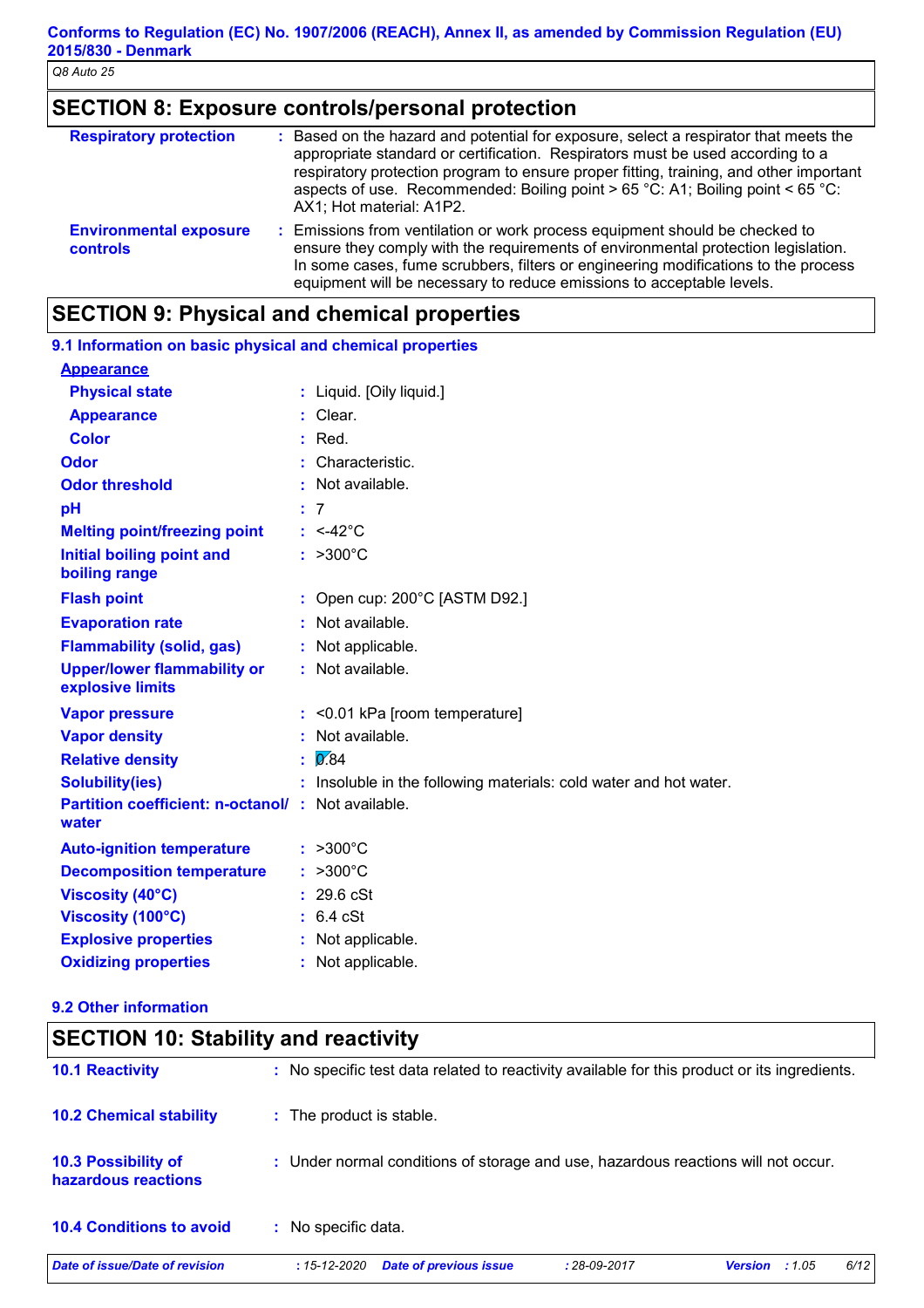## **SECTION 10: Stability and reactivity**

|  | <b>10.5 Incompatible materials</b> : Reactive or incompatible with the following materials:<br>Strong oxidizing materials |
|--|---------------------------------------------------------------------------------------------------------------------------|
|  |                                                                                                                           |

| <b>10.6 Hazardous</b>  | Under normal conditions of storage and use, hazardous decomposition products |
|------------------------|------------------------------------------------------------------------------|
| decomposition products | should not be produced.                                                      |

## **SECTION 11: Toxicological information**

| 11.1 Information on toxicological effects               |                    |
|---------------------------------------------------------|--------------------|
| <u>Acute toxicity</u>                                   |                    |
| <b>Conclusion/Summary</b>                               | $:$ Not available. |
| <b>Acute toxicity estimates</b>                         |                    |
| N/A                                                     |                    |
| <b>Irritation/Corrosion</b>                             |                    |
| <b>Conclusion/Summary</b>                               | $:$ Not available. |
| <u>Sensitization</u>                                    |                    |
| <b>Conclusion/Summary</b>                               | $:$ Not available. |
| <b>Mutagenicity</b>                                     |                    |
| <b>Conclusion/Summary</b>                               | $:$ Not available. |
| <b>Carcinogenicity</b>                                  |                    |
| <b>Conclusion/Summary</b>                               | $:$ Not available. |
| <b>Reproductive toxicity</b>                            |                    |
| <b>Conclusion/Summary</b>                               | $:$ Not available. |
| <b>Teratogenicity</b>                                   |                    |
| <b>Conclusion/Summary</b>                               | $:$ Not available. |
| <b>Specific target organ toxicity (single exposure)</b> |                    |
| Not available.                                          |                    |

**Specific target organ toxicity (repeated exposure)** Not available.

#### **Aspiration hazard**

| <b>Product/ingredient name</b>                                           | <b>Result</b>                         |
|--------------------------------------------------------------------------|---------------------------------------|
| Lubricating oils (petroleum), C20-50, hydrotreated neutral oil-<br>based | <b>ASPIRATION HAZARD - Category 1</b> |

Not available. **: Information on the likely routes of exposure**

| <b>Potential acute health effects</b> |                                                                 |
|---------------------------------------|-----------------------------------------------------------------|
| <b>Eye contact</b>                    | : No known significant effects or critical hazards.             |
| <b>Inhalation</b>                     | : No known significant effects or critical hazards.             |
| <b>Skin contact</b>                   | : Defatting to the skin. May cause skin dryness and irritation. |
| <b>Ingestion</b>                      | : No known significant effects or critical hazards.             |

|                   | Symptoms related to the physical, chemical and toxicological characteristics |
|-------------------|------------------------------------------------------------------------------|
| Eye contact       | : No specific data.                                                          |
| <b>Inhalation</b> | : No specific data.                                                          |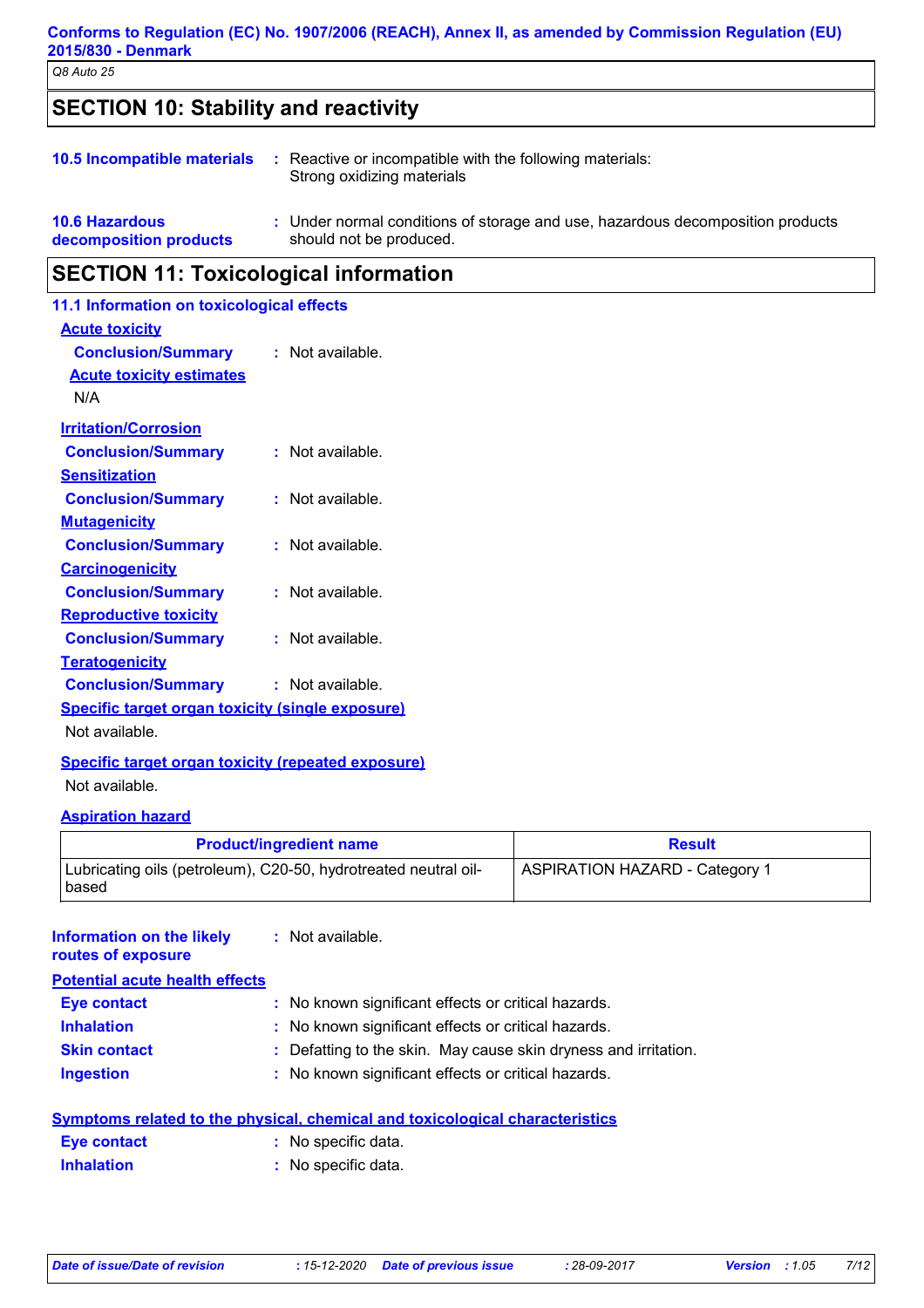| <b>Skin contact</b>                     | : Adverse symptoms may include the following:<br>irritation<br>dryness                                     |
|-----------------------------------------|------------------------------------------------------------------------------------------------------------|
| <b>Ingestion</b>                        | cracking<br>: No specific data.                                                                            |
|                                         | Delayed and immediate effects and also chronic effects from short and long term exposure                   |
| <b>Short term exposure</b>              |                                                                                                            |
| <b>Potential immediate</b><br>effects   | : Not available.                                                                                           |
| <b>Potential delayed effects</b>        | : Not available.                                                                                           |
| <b>Long term exposure</b>               |                                                                                                            |
| <b>Potential immediate</b><br>effects   | : Not available.                                                                                           |
| <b>Potential delayed effects</b>        | : Not available.                                                                                           |
| <b>Potential chronic health effects</b> |                                                                                                            |
| Not available.                          |                                                                                                            |
| <b>Conclusion/Summary</b>               | : Not available.                                                                                           |
| <b>General</b>                          | : Prolonged or repeated contact can defat the skin and lead to irritation, cracking and/<br>or dermatitis. |
| <b>Carcinogenicity</b>                  | : No known significant effects or critical hazards.                                                        |
| <b>Mutagenicity</b>                     | No known significant effects or critical hazards.                                                          |
| <b>Teratogenicity</b>                   | No known significant effects or critical hazards.                                                          |
| <b>Developmental effects</b>            | : No known significant effects or critical hazards.                                                        |
| <b>Fertility effects</b>                | : No known significant effects or critical hazards.                                                        |

**Other information :**

: Not available.

## **SECTION 12: Ecological information**

| <b>12.1 Toxicity</b>      |                  |
|---------------------------|------------------|
| <b>Conclusion/Summary</b> | : Not available. |

## **12.2 Persistence and degradability**

**Conclusion/Summary :** Not available.

## **12.3 Bioaccumulative potential**

| <b>Product/ingredient name</b>                                                                   | $\blacksquare$ Log $\mathsf{P}_\mathsf{ow}$ | <b>BCF</b> | <b>Potential</b> |
|--------------------------------------------------------------------------------------------------|---------------------------------------------|------------|------------------|
| $ \mathcal{L}$ ubricating oils (petroleum), $ >6$<br>C20-50, hydrotreated<br>l neutral oil-based |                                             |            | high             |

## **12.4 Mobility in soil**

| <b>Soil/water partition</b><br><b>coefficient (Koc)</b> | : Not available. |
|---------------------------------------------------------|------------------|
| <b>Mobility</b>                                         | : Not available. |

## **12.5 Results of PBT and vPvB assessment**

This mixture does not contain any substances that are assessed to be a PBT or a vPvB.

**12.6 Other adverse effects** : No known significant effects or critical hazards.

| Date of issue/Date of revision | <b>: 15-12-2020</b> Date of previous issue | : 28-09-2017 | <b>Version</b> : 1.05 | 8/12 |
|--------------------------------|--------------------------------------------|--------------|-----------------------|------|
|                                |                                            |              |                       |      |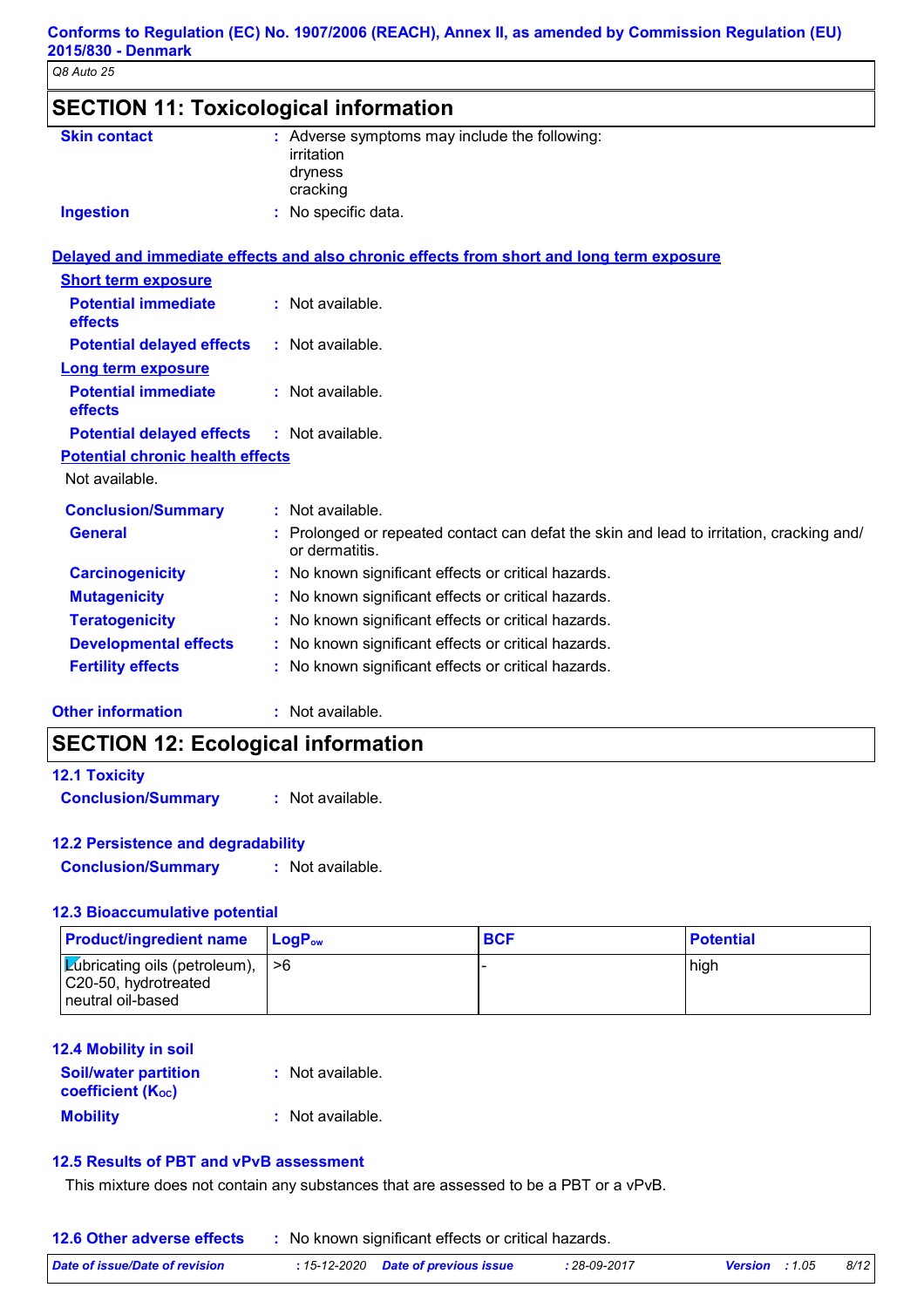## **SECTION 13: Disposal considerations**

The information in this section contains generic advice and guidance. The list of Identified Uses in Section 1 should be consulted for any available use-specific information provided in the Exposure Scenario(s).

#### **13.1 Waste treatment methods**

| <b>Product</b>             |                                                                                                                                                                                                                                                                                                                                                                                                                                                                                                                                                      |
|----------------------------|------------------------------------------------------------------------------------------------------------------------------------------------------------------------------------------------------------------------------------------------------------------------------------------------------------------------------------------------------------------------------------------------------------------------------------------------------------------------------------------------------------------------------------------------------|
| <b>Methods of disposal</b> | : The generation of waste should be avoided or minimized wherever possible.<br>Disposal of this product, solutions and any by-products should at all times comply<br>with the requirements of environmental protection and waste disposal legislation<br>and any regional local authority requirements. Dispose of surplus and non-<br>recyclable products via a licensed waste disposal contractor. Waste should not be<br>disposed of untreated to the sewer unless fully compliant with the requirements of<br>all authorities with jurisdiction. |
| <b>Hazardous waste</b>     | Yes.                                                                                                                                                                                                                                                                                                                                                                                                                                                                                                                                                 |

#### **European waste catalogue (EWC)**

| <b>Waste code</b>          | <b>Waste designation</b>                                                                                                                                                                                                                    |
|----------------------------|---------------------------------------------------------------------------------------------------------------------------------------------------------------------------------------------------------------------------------------------|
| 13 02 05*                  | mineral-based non-chlorinated engine, gear and lubricating oils                                                                                                                                                                             |
| <b>Packaging</b>           |                                                                                                                                                                                                                                             |
| <b>Methods of disposal</b> | : The generation of waste should be avoided or minimized wherever possible. Waste<br>packaging should be recycled. Incineration or landfill should only be considered<br>when recycling is not feasible.                                    |
| <b>Special precautions</b> | : This material and its container must be disposed of in a safe way. Empty containers<br>or liners may retain some product residues. Avoid dispersal of spilled material and<br>runoff and contact with soil, waterways, drains and sewers. |

## **SECTION 14: Transport information**

|                                           | <b>ADR/RID</b> | <b>ADN</b>     | <b>IMDG</b>              | <b>IATA</b>    |
|-------------------------------------------|----------------|----------------|--------------------------|----------------|
| 14.1 UN number                            | Not regulated. | Not regulated. | Not regulated.           | Not regulated. |
| 14.2 UN proper<br>shipping name           | $\blacksquare$ |                | $\overline{\phantom{0}}$ |                |
| <b>14.3 Transport</b><br>hazard class(es) | $\blacksquare$ |                | $\overline{\phantom{0}}$ |                |
| 14.4 Packing<br>group                     |                |                |                          |                |
| 14.5<br><b>Environmental</b><br>hazards   | No.            | No.            | No.                      | No.            |

**user**

**14.6 Special precautions for : Transport within user's premises:** always transport in closed containers that are upright and secure. Ensure that persons transporting the product know what to do in the event of an accident or spillage.

**14.7 Transport in bulk according to IMO instruments**

**:** Not available.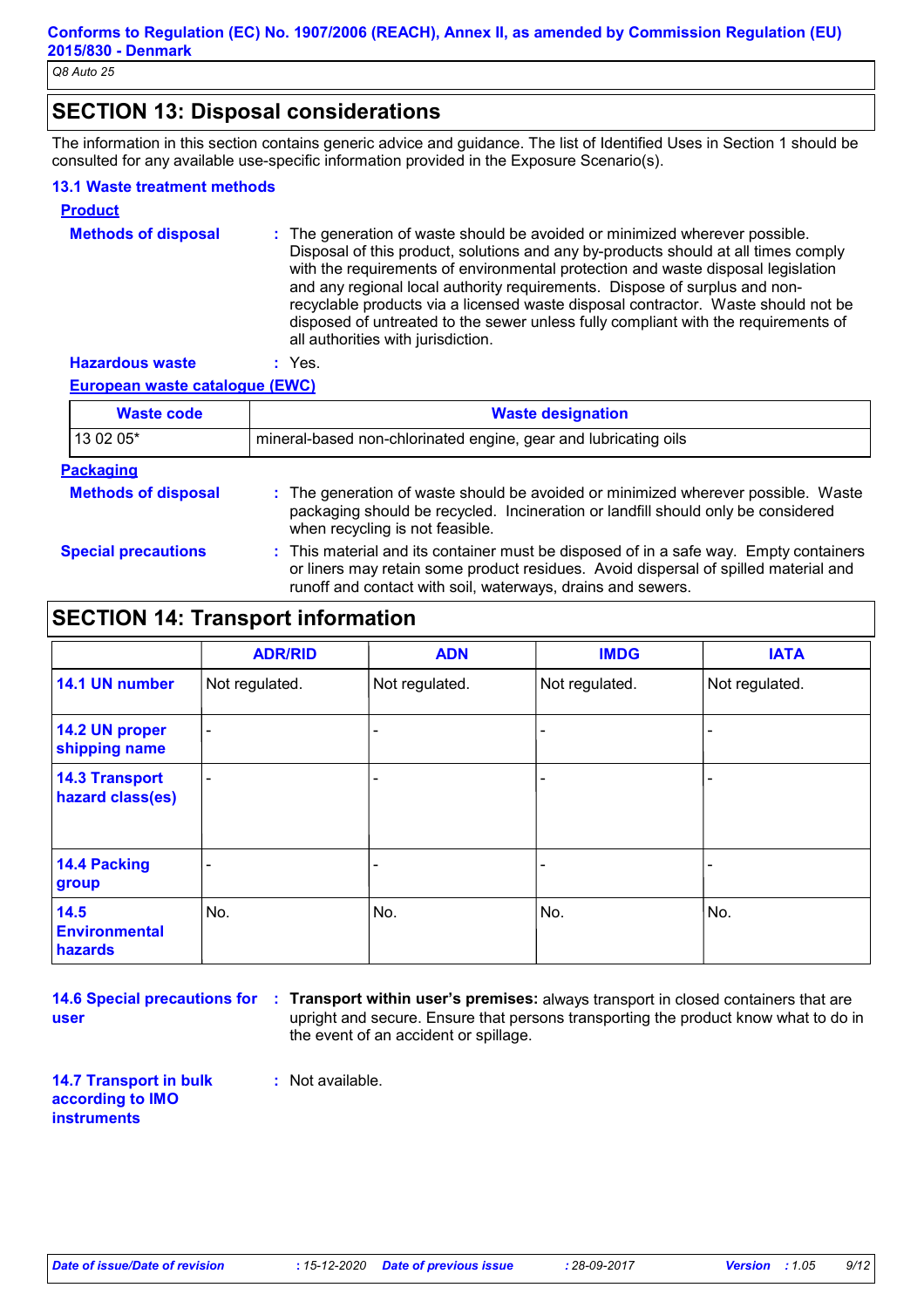## **SECTION 15: Regulatory information**

| 15.1 Safety, health and environmental regulations/legislation specific for the substance or mixture<br>EU Regulation (EC) No. 1907/2006 (REACH) |                               |                                |                                                                                                                                                                                                                                                                                                                                                                                                                               |                |       |
|-------------------------------------------------------------------------------------------------------------------------------------------------|-------------------------------|--------------------------------|-------------------------------------------------------------------------------------------------------------------------------------------------------------------------------------------------------------------------------------------------------------------------------------------------------------------------------------------------------------------------------------------------------------------------------|----------------|-------|
|                                                                                                                                                 |                               |                                |                                                                                                                                                                                                                                                                                                                                                                                                                               |                |       |
| <b>Annex XIV - List of substances subject to authorization</b><br><b>Annex XIV</b>                                                              |                               |                                |                                                                                                                                                                                                                                                                                                                                                                                                                               |                |       |
| None of the components are listed.                                                                                                              |                               |                                |                                                                                                                                                                                                                                                                                                                                                                                                                               |                |       |
| <b>Substances of very high concern</b>                                                                                                          |                               |                                |                                                                                                                                                                                                                                                                                                                                                                                                                               |                |       |
| None of the components are listed.                                                                                                              |                               |                                |                                                                                                                                                                                                                                                                                                                                                                                                                               |                |       |
| <b>Annex XVII - Restrictions : Not applicable.</b><br>on the manufacture,                                                                       |                               |                                |                                                                                                                                                                                                                                                                                                                                                                                                                               |                |       |
| placing on the market<br>and use of certain<br>dangerous substances,                                                                            |                               |                                |                                                                                                                                                                                                                                                                                                                                                                                                                               |                |       |
| mixtures and articles                                                                                                                           |                               |                                |                                                                                                                                                                                                                                                                                                                                                                                                                               |                |       |
| <b>Other EU regulations</b>                                                                                                                     |                               |                                |                                                                                                                                                                                                                                                                                                                                                                                                                               |                |       |
| <b>Industrial emissions</b><br>(integrated pollution<br>prevention and control) -<br>Air                                                        | : Not listed                  |                                |                                                                                                                                                                                                                                                                                                                                                                                                                               |                |       |
| <b>Industrial emissions</b><br>(integrated pollution<br>prevention and control) -<br><b>Water</b>                                               | : Not listed                  |                                |                                                                                                                                                                                                                                                                                                                                                                                                                               |                |       |
| Ozone depleting substances (1005/2009/EU)                                                                                                       |                               |                                |                                                                                                                                                                                                                                                                                                                                                                                                                               |                |       |
| Not listed.                                                                                                                                     |                               |                                |                                                                                                                                                                                                                                                                                                                                                                                                                               |                |       |
| Prior Informed Consent (PIC) (649/2012/EU)<br>Not listed.                                                                                       |                               |                                |                                                                                                                                                                                                                                                                                                                                                                                                                               |                |       |
|                                                                                                                                                 |                               |                                |                                                                                                                                                                                                                                                                                                                                                                                                                               |                |       |
| <b>Seveso Directive</b>                                                                                                                         |                               |                                |                                                                                                                                                                                                                                                                                                                                                                                                                               |                |       |
| This product is not controlled under the Seveso Directive.                                                                                      |                               |                                |                                                                                                                                                                                                                                                                                                                                                                                                                               |                |       |
| <b>National regulations</b>                                                                                                                     | : 4065734                     |                                |                                                                                                                                                                                                                                                                                                                                                                                                                               |                |       |
| <b>Product registration</b><br>number                                                                                                           |                               |                                |                                                                                                                                                                                                                                                                                                                                                                                                                               |                |       |
| <b>MAL-code</b>                                                                                                                                 | $: 00-1$                      |                                |                                                                                                                                                                                                                                                                                                                                                                                                                               |                |       |
| <b>Protection based on MAL</b>                                                                                                                  |                               |                                | : According to the regulations on work involving coded products, the following<br>stipulations apply to the use of personal protective equipment:                                                                                                                                                                                                                                                                             |                |       |
|                                                                                                                                                 |                               |                                | <b>General:</b> Gloves must be worn for all work that may result in soiling. Apron/<br>coveralls/protective clothing must be worn when soiling is so great that regular work<br>clothes do not adequately protect skin against contact with the product. A face<br>shield must be worn in work involving spattering if a full mask is not required. In this<br>case, other recommended use of eye protection is not required. |                |       |
|                                                                                                                                                 |                               | appropriate or as instructed.  | In all spraying operations in which there is return spray, the following must be worn:<br>respiratory protection and arm protectors/apron/coveralls/protective clothing as                                                                                                                                                                                                                                                    |                |       |
|                                                                                                                                                 | MAL-code: 00-1<br>spray zone. |                                | Application: When spraying in existing* spray booths, if the operator is outside the                                                                                                                                                                                                                                                                                                                                          |                |       |
|                                                                                                                                                 |                               | - Arm protectors must be worn. |                                                                                                                                                                                                                                                                                                                                                                                                                               |                |       |
|                                                                                                                                                 |                               |                                | During all spraying where atomization occurs in cabins or spray booths where the<br>operator is inside the spray zone and during spraying outside a closed facility, cabin                                                                                                                                                                                                                                                    |                |       |
| <b>Date of issue/Date of revision</b>                                                                                                           | $: 15 - 12 - 2020$            | <b>Date of previous issue</b>  | $: 28 - 09 - 2017$                                                                                                                                                                                                                                                                                                                                                                                                            | Version : 1.05 | 10/12 |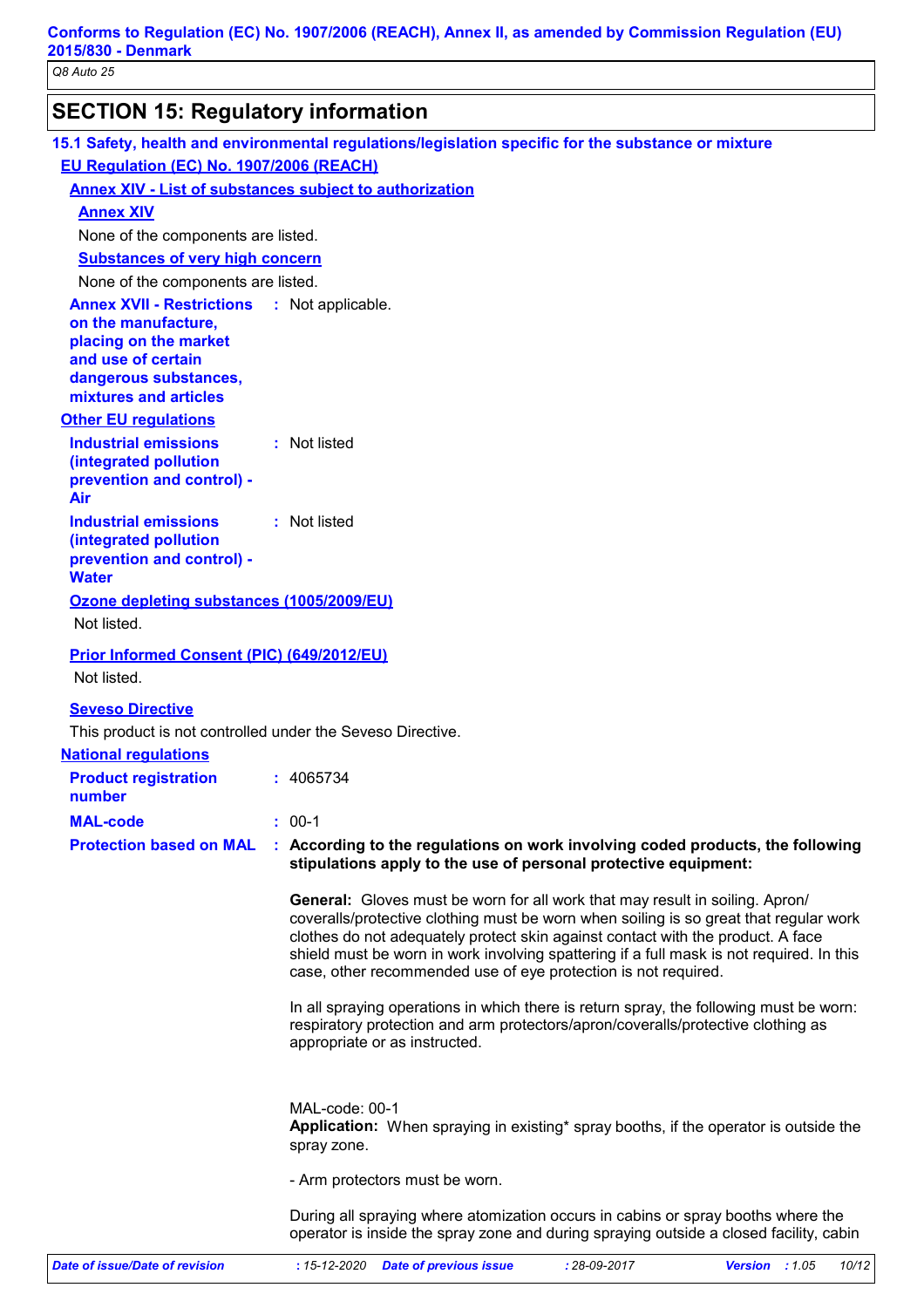## **SECTION 15: Regulatory information**

or booth.

- Full mask with combined filter, coveralls and hood must be worn.

**Drying:** Items for drying/drying ovens that are temporarily placed on such things as rack trolleys, etc. must be equipped with a mechanical exhaust system to prevent fumes from wet items from passing through workers' inhalation zone.

**Polishing:** When polishing treated surfaces, a mask with dust filter must be worn. When machine grinding, eye protection must be worn. Work gloves must always be worn.

**Caution** The regulations contain other stipulations in addition to the above.

\*See Regulations.

| <b>Hazard class for water</b> | $\mathcal{V}$ |  |
|-------------------------------|---------------|--|
| (WGK)                         |               |  |
| $\sim$ $\sim$ $\sim$          |               |  |

**VOC content :** Exempt.

**International regulations**

**Chemical Weapon Convention List Schedules I, II & III Chemicals**

Not listed.

#### **Montreal Protocol**

Not listed.

## **Stockholm Convention on Persistent Organic Pollutants**

Not listed.

#### **Rotterdam Convention on Prior Informed Consent (PIC)**

Not listed.

#### **UNECE Aarhus Protocol on POPs and Heavy Metals**

Not listed.

| <b>Inventory list</b> |
|-----------------------|
|-----------------------|

| <b>Australia</b>                                 | : All components are listed or exempted.                                                                    |
|--------------------------------------------------|-------------------------------------------------------------------------------------------------------------|
| <b>Canada</b>                                    | $\mathbf{A}$ All components are listed or exempted.                                                         |
| <b>China</b>                                     | All components are listed or exempted.                                                                      |
| <b>Europe</b>                                    | All components are listed or exempted.                                                                      |
| <b>Japan</b>                                     | : Vapan inventory (ENCS): All components are listed or exempted.<br>Japan inventory (ISHL): Not determined. |
| <b>New Zealand</b>                               | $\mathbf{A}$ All components are listed or exempted.                                                         |
| <b>Philippines</b>                               | All components are listed or exempted.                                                                      |
| <b>Republic of Korea</b>                         | $\mathbf{A}$ All components are listed or exempted.                                                         |
| <b>Taiwan</b>                                    | All components are listed or exempted.                                                                      |
| <b>Thailand</b>                                  | : Mot determined.                                                                                           |
| <b>Turkey</b>                                    | $\mathbf{A}$ All components are listed or exempted.                                                         |
| <b>United States</b>                             | All components are active or exempted.                                                                      |
| <b>Viet Nam</b>                                  | All components are listed or exempted.                                                                      |
| <b>15.2 Chemical Safety</b><br><b>Assessment</b> | Chemical Safety Assessments for all substances in this product are either Complete<br>or Not applicable.    |